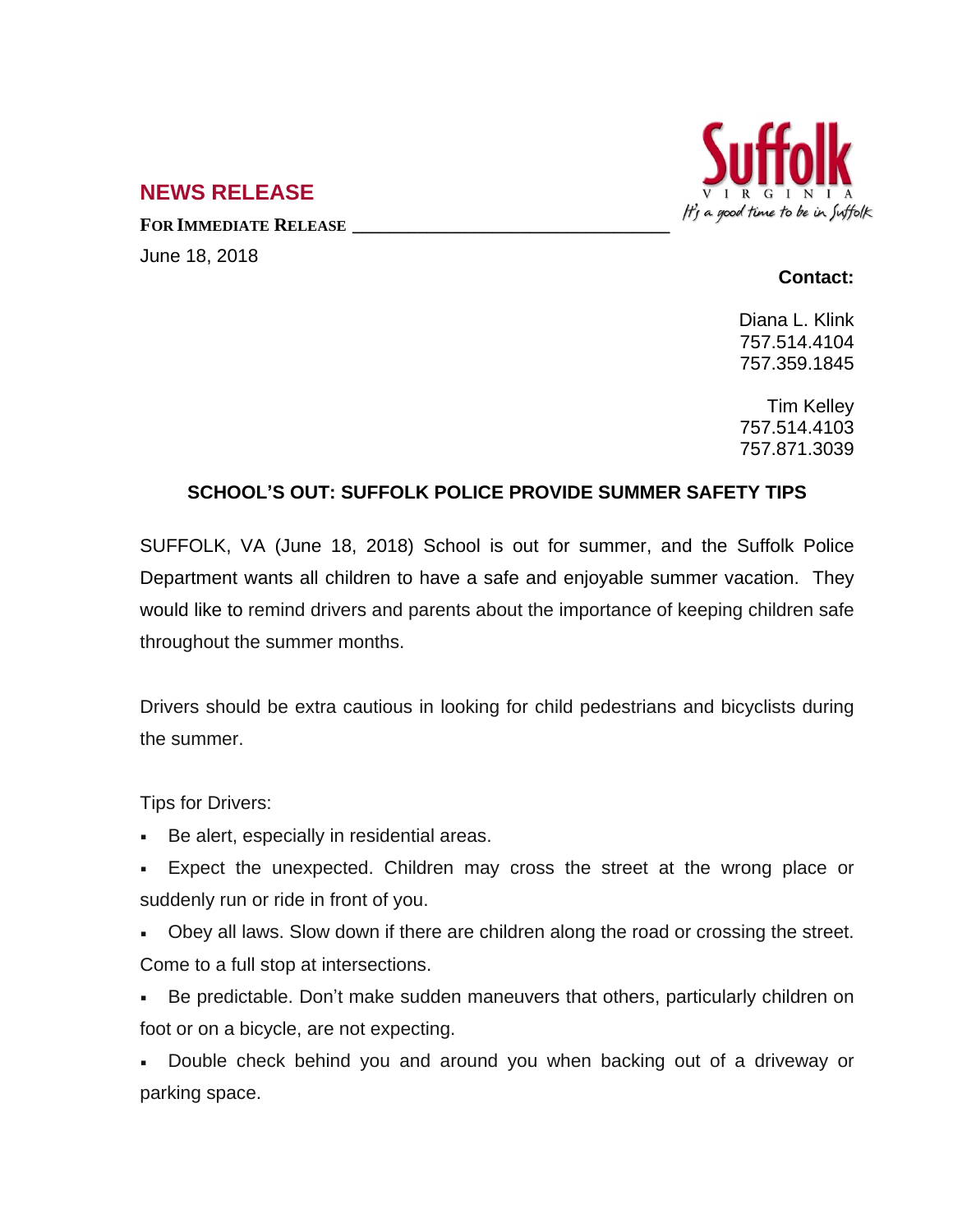Don't be distracted. Put down the coffee, put down the cell phone, and put both hands on the wheel. Avoid distractions within your vehicle, including loud music.

Yield the right of way to pedestrians. It isn't just courteous, it's the law.

Parents can help by reminding their children about staying safe on the roads.

## Tips for Parents:

 Focus on the basics. Teach your children to make eye contact with the driver before they cross, even if the walk signal is on.

- **Remind them to walk, don't run across the road and;**
- To stop, look and listen before crossing the street.
- Teach your children to cross at intersections that have a marked crosswalk or a pedestrian crossing light.
- Teach children to watch out for cars that are backing up.

 When walking with your child, avoid unnecessary shortcuts like walking through a parking lot. Drivers may not see children between parked cars and the children may not see the cars moving.

Remind children not to play in or around vehicles.

All children should be taught the importance of the following personal safety tips:

- Be alert and aware of people and their surroundings.
- Familiarize your child with your neighborhood.
- Make sure they know their full name, address, as well as their parent's name(s) and phone numbers.
- Walk/play with other children. There is safety in numbers.
- **Stay in well-lighted areas.**
- Teach your child to report suspicious persons to you, teachers, or police officers.

 Teach your child what to take notice of when they encounter a suspicious vehicle or person: Type and color of vehicle, license plate number, male/female, clothing description, and distinguishing marks.

Talk to your child about their friends and get to know them.